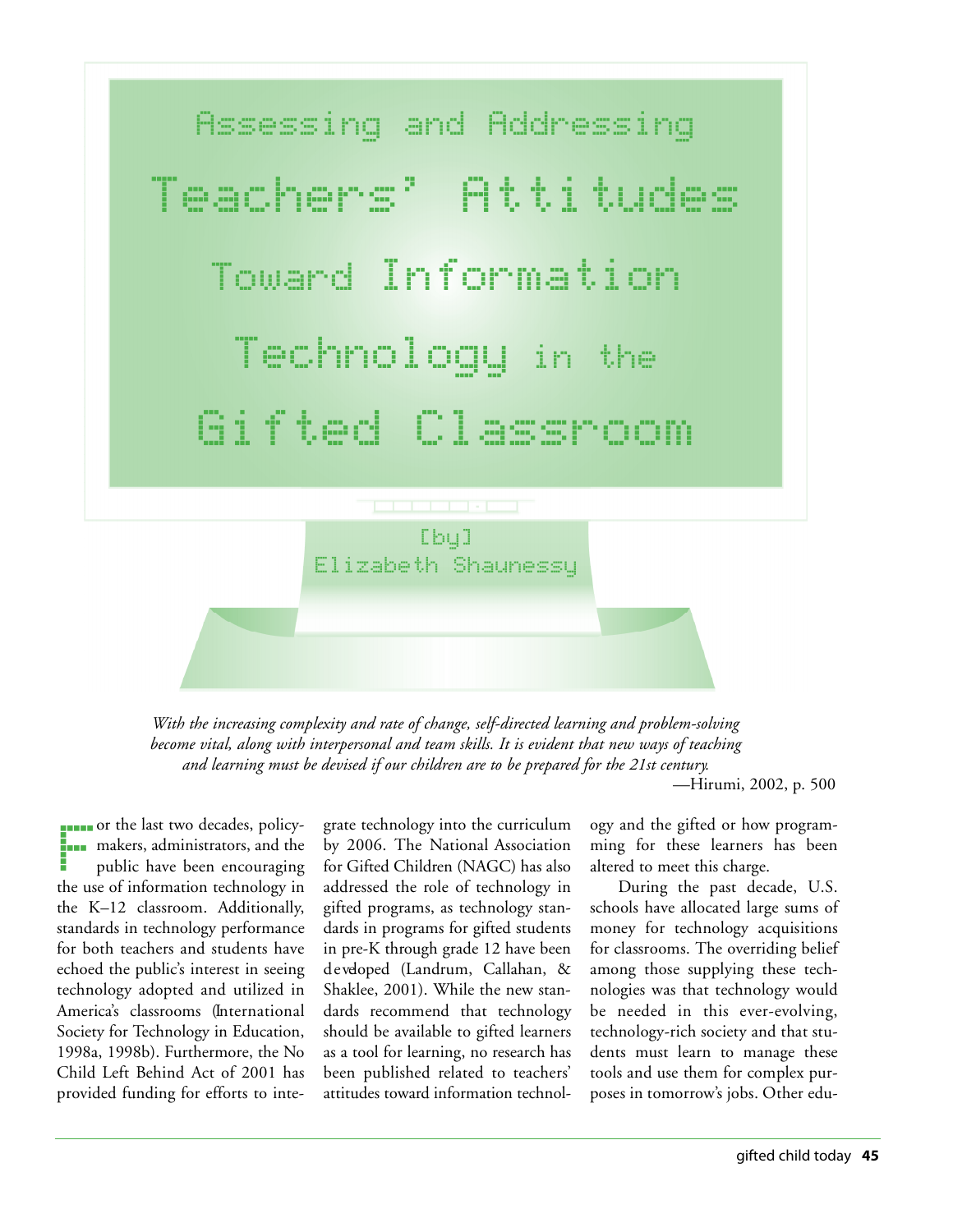cational supporters have touted the computer as a necessary step in increasing student achievement and m o tivation.

The educational landscape has now evolved to include computers in most U.S. classrooms. Although this rapid purchasing of computers and related equipment has altered the look of schools, the move toward adopting these technologies appears to be moving at a much slower pace (Albion & Ertmer, 2002; Becker, 1999; Smerdon et al., 2000). National studies of K–12 educators indicate that most of them are not adopting technology for meani n gful learning purposes, nor do they feel adequately prepared to design experiences that engage students in purposeful learning with technology (Becker; U.S. Department of Education).

Other reports indicate that teachers' attitudes toward and uses of technology vary greatly, as was noted in a study of the district directors of technology in 27 states (Solmon & Wiederhorn, 2000). When asked to rate their views toward technology, 61.7% indicated that teachers considered technology a "powerful tool for helping them improve student learning," as opposed to perceiving technology as a fad (p. 14). Sixty-three percent of respondents in this same study indicated that the most frequently used technology items were software applications, followed by cooperative group learning processes (43.7%), project-based learning  $(42.1\%)$ , student products created using technology (37.9%), inquirybased learning projects (34.4%), and adjusting teaching practices using technology to meet the individual needs of students (25.3%).

These figures, while not specific to gifted education, provide some indication of how gifted students served in regular classrooms may be utilizing technology. While all facets of technology use listed in the survey are of potential value to gifted learners, the field of gifted education would likely prioritize the uses of technology so that inquiry-based learning processes, student products, and project-based learning would receive greater emphasis. The item with the lowest percentage of use overall, individualization of teaching using technology, may not be a surprise to teachers and leaders in gifted education, as these results bear a striking resemblance to the findings f rom a national study of third- and fourth-grade classroom practices (Archambault et al., 1993) showing that little attention is given to modifications based on individual student needs. This may also indicate to advocates of the gifted that the individual needs of gifted learners in regular classrooms are not being addressed through technology.

While policymakers have readily adopted the calls from technology g roups and educational decision makers to move tow a rd a more wellconnected, technology-friendly classroom, a similar effort to consider the beliefs and attitudes of teachers tow and these emerging technologies has not been undertaken. The role of teachers' attitudes is central to understanding their integration of technology (Albion & Ertmer, 2002), yet consideration of how teachers perceive instructional technology has largely been omitted from the attention given to encouraging teachers to integrate technology into their teaching. Before acquiring additional hard ware and software expenditures, the human element must be evaluated to determine how to move forw a rd in the quest to assist teachers in effectively integrating technology into their classrooms.

# **How Attitudes Shape Teaching Practice**

Attitudes play a prominent role in the daily instructional decisions of educators. Teachers' beliefs shape the content selection, delivery methods, interaction styles, and evaluation techniques that drive curricula and instruction on a daily basis (Albion & Ertmer, 2002; Pajares, 1992).

Attitudes are complex beliefs that individuals construct based upon a myriad of personal, educational, and social experiences (Rokeach, 1972). These beliefs may become firmly embedded in individuals and, thus, may be difficult to alter. Attitudes and beliefs have also been found to be stronger predictors of behavior than knowledge in planning and executing tasks and decisions (Pajares, 1992). Thus, long-standing, deeply entrenched pedagogical beliefs likely influence educators' attitudes and decisions regarding instructional technology. These attitudes and beliefs about pedagogy, including technology integration, are less easily altered than are districtwide decisions about spending, access, and training. Teachers' attitudes toward technology are the most critical variables in predicting technology use (Ravitz, Wong, & Becker, 1999). Recognition of the strength of these beliefs can assist educational leaders in understanding how to approach the transformational process if change is to occur (Albion & Ertmer, 2002).

Most classroom teachers practicing today were not educated in classrooms with technology, and those who were probably did not see technology used in meaningful ways to engage learners. Thus, younger educators, while often indicating a higher comfort level with technology and use of technology for professional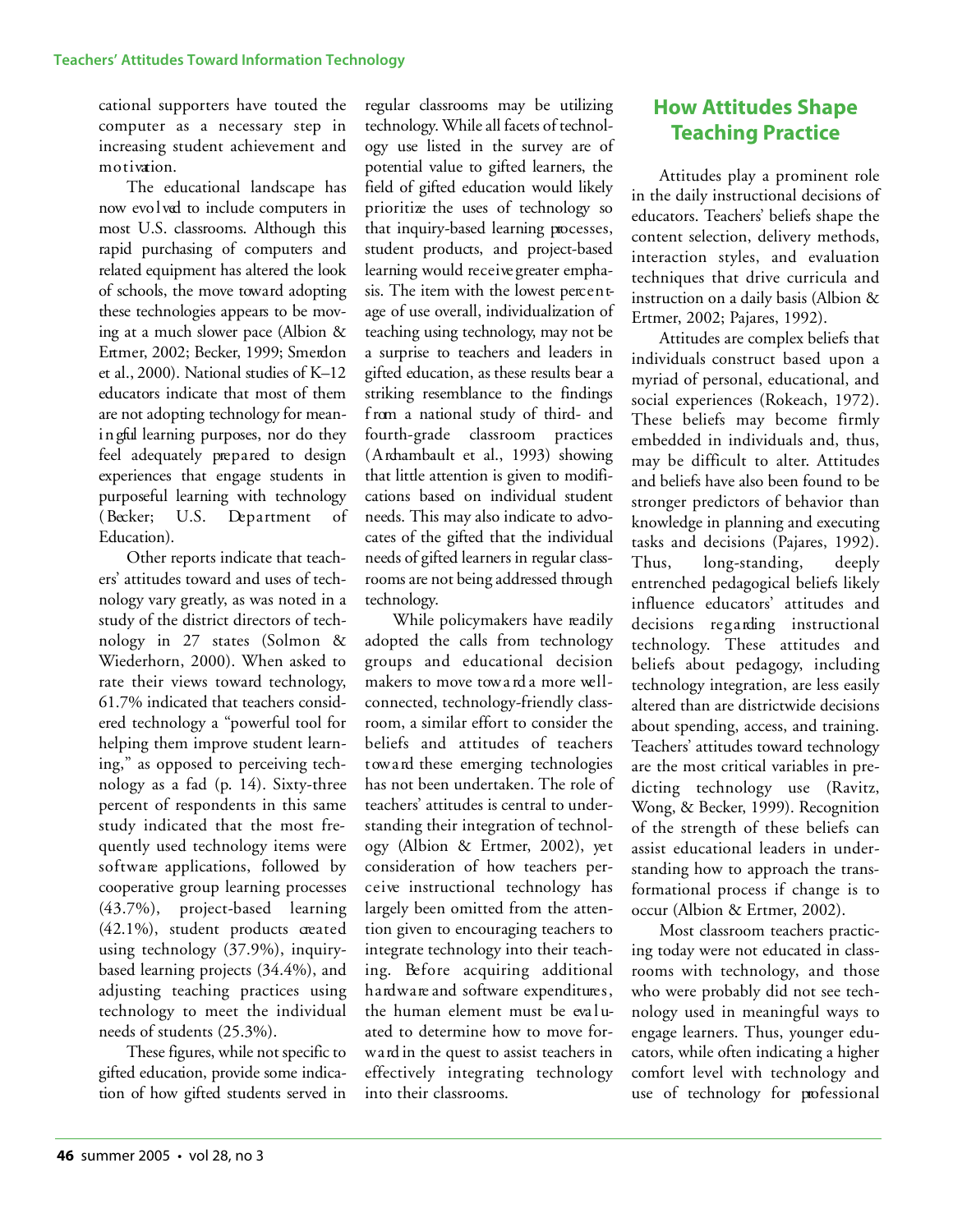preparation (Becker, 1999; Chu, 2000), are not as advanced in their infusion of technology into the curriculum in purposeful ways as their peers with 6 or more years experience teaching (Russel, Bebell, O'Dwyer, & O'Connor, 2003). These younger educators have also been found to believe that technology use is detrimental to students even though surveys of elementary, middle, and high school students have more positive beliefs about technology in school (Russel et al.). The challenge continues for teacher educators and schools to address the views and beliefs of teachers in their consideration of constructivist practices and connect these with rich learning experiences that involve students in engaging with technology appropriately.

#### **What Affects Teachers' Attitudes Toward Technology?**

Teachers' beliefs and attitudes have been strongly linked to instructional uses of technology (Ravitz, Wong, & Becker, 1999; Russel et al., 2003). Many teachers, however, do not have positive attitudes toward technology, "even when it is viewed as an effective instructional strategy" (Clark, 2000, p. 4). Several variables have been correlated to teachers' attitudes toward information technology among general education teachers, including teaching models within their school building, authority figures' level of support for using technology, undergraduate teaching preparation (Becker, 1999), access to technology, grade level, teaching experience, the district's allocation of funds toward technology acquisitions, and access to technology training (Russel et al.; Saye, 1998). Other research indicates that other prerequisites must be met before a teacher accepts and uses technology: resources (leadership, information, materials) and a sense of obligation to prepare his or her students for the demanding challenges of a workplace rich with technology (Saye).

Training can significantly impact how a teacher views technology. Se veral studies have documented the p o s i t i ve relationship between technology training and teachers' attitudes (Becker, 1999; Chu, 2000; Dirksen & Tharp,  $2000$ ; Shaunessy,  $2003$ ; Smerdon et al., 2000). Professional development efforts in instructional technology have also been linked to student achievement. Wenglinsky's (1998) national study of more than 6,000 fourth-grade students and more than 7,000 eighth-grade students indicated that students who used computerized simulations and higher order thinking software gained up to 15 weeks above grade level on a math assessment and that students whose teachers received professional development in using higher order thinking software achieved similar gains. In vestigations of the impact of such training on teachers of the gifted would assist educators, researchers, and teacher educators in future professional development efforts.

While training for teachers in using technology has increased with district spending on hardware, the funding for these efforts has been minimal, thus it has not fully addressed the needs of educators in learning how to adapt these resources to their teaching. When training does take place, a one-size-fits-all approach is usually employed to prepare trainees, with little or no consideration given to the age or ability level of the teachers' students.

To address the attitudes of teachers of the gifted more appropriately, specialized training must be developed that is based upon teachers' individual learning needs; the content  $area(s)$ affected; and the age level(s), cognitive needs, and individual characteristics of the students they teach. Without these considerations, technology training for teachers of the gifted becomes an isolated, add-on activity that has little re le vance to the intellectual or socioemotional needs of gifted learners. Additionally, exposure to models, strategies, and research about gifted learners engaged in meaningful educational pursuits would greatly enhance the knowledge and vision of what a technology-infused classroom looks like and how it operates. Currently, literature about using technology with the gifted is emerging (Belcastro, 2002; Dove & Ztkovich, 2003; Siegle, 2005), but few empirically based publications address this need.

The design of the staff development in technology for teachers of the gifted must also be given great consideration if the learning is to be meaningful and if true changes in attitudes and technology use are to be attained. Long-term, ongoing professional development is highly recommended (Ball & Cohen, 1999). Teachers should also be afforded the opportunity to discuss their thinking as they develop their understanding of how to integrate technology into the curriculum. Opportunities for journaling, discussing, reflecting, and planning should be built into these p rofessional development sessions. Thus, follow-up meetings where educators share their attempts, findings, student reactions, challenges, and successes should be provided, with opportunities for teachers to receive individual guidance in their growth as technology users.

A support i ve, encouraging network of teachers of the gifted experi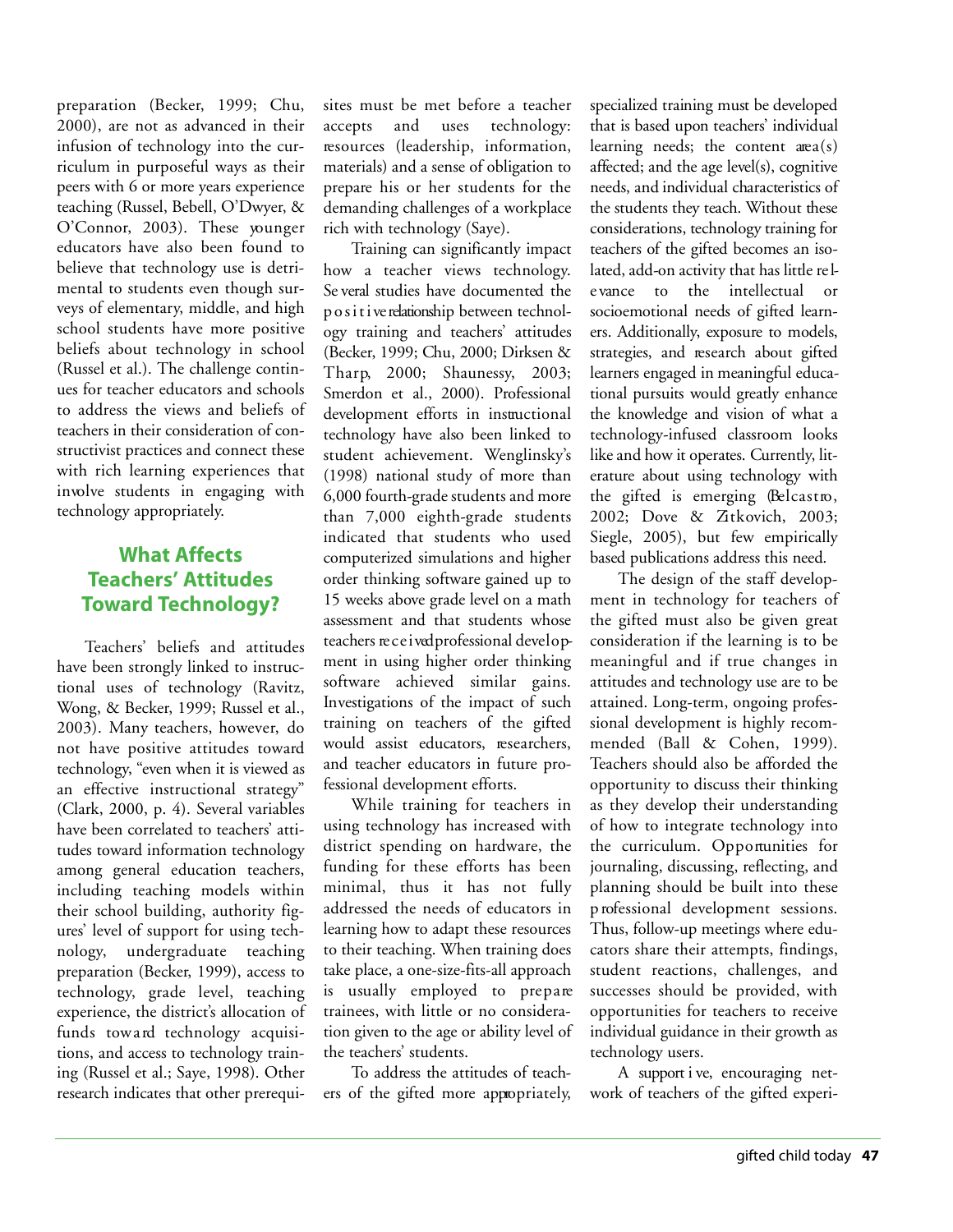encing similar technological challenges, successes, and models may significantly impact the attitude of the emerging technology users and sustain their long-term growth. One-day, one-shot workshop approaches are quick-fix strategies that undermine serious attempts to assist educators in making significant changes in their attitudes tow a rd technology (Russel et al., 2003); thus, such short-term, low budget efforts should be avoided if the goal of staff development is to provide educators the opportunity to become more familiar, comfortable, know ledgeable, and purposeful users of technology (Ball & Cohen, 1999).

Teachers may have more positive attitudes toward using computers for professional purposes than for engaging students in meaningful learning with technology, particularly those new to the teaching profession (Russel et al., 2003). Teachers of the gifted in a statewide study in Mississippi (Shaunessy, 2003) had positive attitudes toward using computers for professional purposes, such as word processing, researching lesson plans, and communicating with parents, but less positive attitudes toward using other applications, such as email, with students. Similarly, Zhao and Frank (2003) found that teachers reported using technology for these same instructional preparation purposes, but also found that computers were much less frequently used for active learning by students in the classroom, which confirmed their hypothesis that educators are more likely to use technology for simple tasks that require little change in behavior or expense of time and energy. Prior to technology's emergence in the educational landscape, teachers were planning instruction, communicating with parents, and researching lesson ideas. Now computers can assist with these instructional tasks, but they have not, for the most part, been utilized meaningfully in instructional settings by students (Zhao & Frank).

### **The Role of Constructivism**

The continuum of teaching practices ranges from instructive practices, or those that value teacher-centered classrooms, to constructivist practices, which foster student-centered learning and decision making (Grabe & Grabe, 1996). The importance of constructivist, student-centered classrooms is relevant to the practice of teachers of the gifted; prior research has demonstrated that exemplary teachers of the gifted establish more learner-centered classrooms (Bishop, 1968). A student-centered approach centers around "(a) enhanc[ing] a learner's ability to search for, access, retrieve, interpret, synthesize, organize, transfer, and communicate information; and (b) promot[ing] the development of metacognitive strategies and self-regulatory skills associated with life-long learning" (Hirumi, 2002, p. 500). Current literature suggests that "exemplary technologyusing teachers (do or should) reside on the constructivist side of the continuum" (Ertmer, Gopalakrishnan, & Ross, 2001, p. 2; see also Becker, 1994; Dede, 1998; Dexter, Anderson, & Becker, 1999; The President's Panel on Educational Technology, 1997).

Pedagogical beliefs support ive of constructivist philosophies have been correlated with technology adoption (Albion & Ertmer, 2002; Becker, 2001). Furthermore, Russel et al. (2003) found that teachers who have been teaching for 6 to 15 years agreed more strongly with statements supp o rting such constructivist practices than did their peers who we re newer to the profession or those who had taught more than 15 years. Educators with constructivist attitudes toward education have been found to view technology as a valuable component of in struction and to use information technology more frequently, in sophisticated ways, and with greater technical proficiency than their peers with more teacher-centered approaches to in struction (Becker).

Assisting teachers in developing more student-centered attitudes and practices is certainly a worthy charge for district leaders and teacher educators, but this, like the process of adopting more positive attitudes toward information technology, is not a task that is easily accomplished, as many deeply rooted beliefs about the teaching profession likely contribute to an educator's practices. These teacher beliefs are often shaped by individual educational experiences, which, for the most part, were likely g rounded in the more traditional, teacher-centerel classrooms today's teachers experienced when they were students. Howe ver, recent research has found that, even among educators who highly value technology integration within a student-centered, constructivist classroom, actual technology integration may not be achieved if the instructor does not view him- or herself as capable of effecting such change in pedagogical practice (Bandura, 1997).

# **Content Areas, Grade Levels, and Teachers' Attitudes Toward Technology**

Just as educators may view technology positively for instructional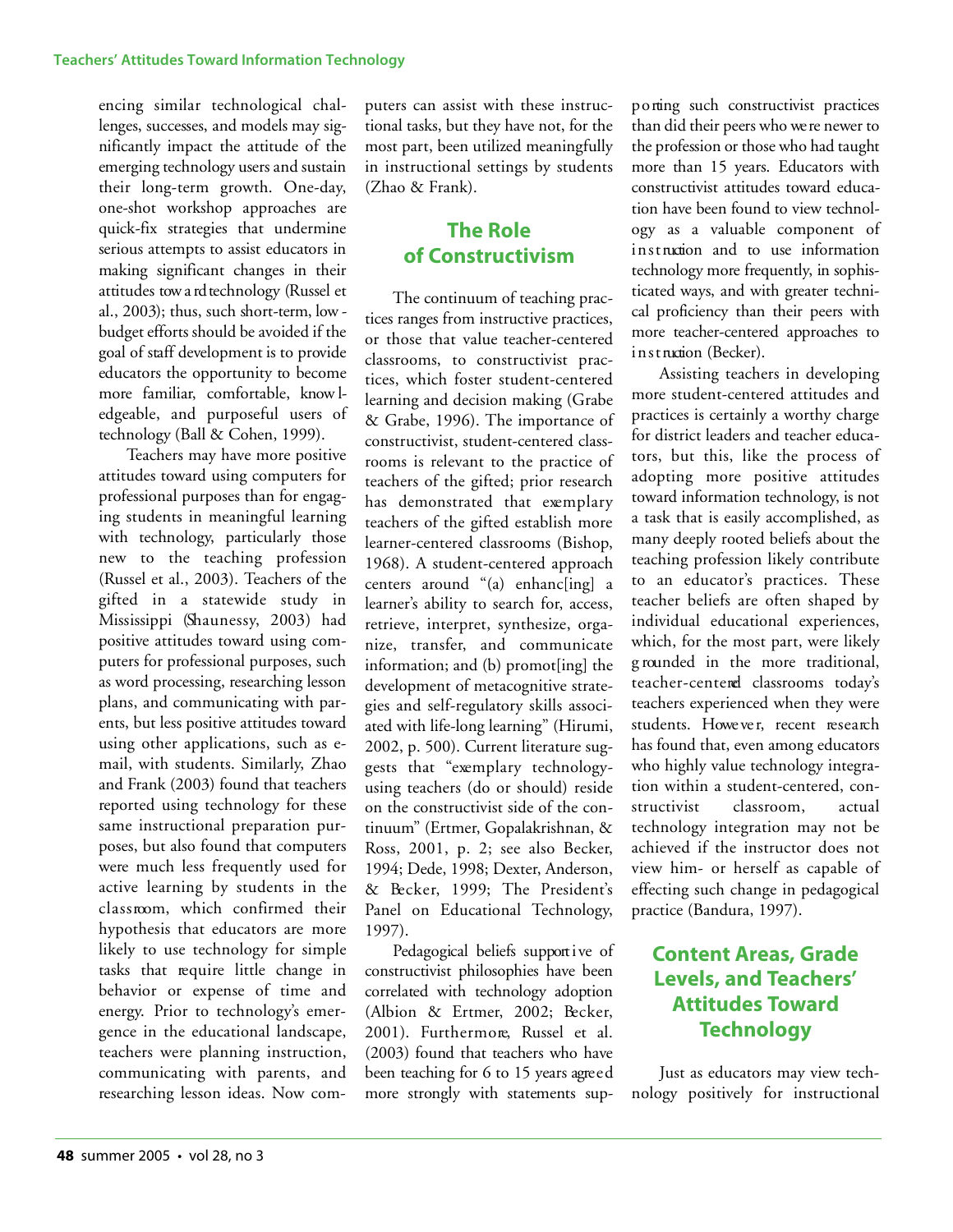preparation purposes, so too may an educator's attitude toward technology, as well as his or her use, be influenced by grade-level assignment or content area.

Grade-level differences in teachers' attitudes have been reported in the literature. Bar ron, Kemkar, Harmes, and Kalaydjian (2003) found elementary teachers to be twice as likely as high school teachers to utilize instructional technology for the purposes of problem solving or communication. This finding is consistent with previous findings by Becker, Ravitz, and Wong (1999) that s h owed elementary teachers to be more likely to use computers regularly with their students.

In terms of content area, several studies have reported upon the use of technology in English classes. In an investigation of the use of technology in Chicago's public schools, Hart, Allensworth, Lauen, and Gladden (2002) reported that English teachers assigned technology less frequently than their peers who taught math. Furthermore, this same study reported that science teachers we re much more likely than English teachers to utilize technology as a tool for research or to use a computer as a problem-solving tool. However, another study of a large urban school district (Ba r ron et al., 2003) indicated that 24% of English teachers frequently incorporated computers into their coursework, while only 11–17% of math, social studies, and science teachers frequently assigned computers for student work.

Technology is a natural fit in content areas such as mathematics and science. New and exciting uses of handheld devices present teachers and students the opportunity to engage individually with technology to intro-



Teachers may have more positive attitudes toward using computers for professional purposes than for engaging students in meaningful learning with technology, particularly those new to the teaching profession.

duce graphics, connect to the Internet, and think in new ways about mathematics concepts:

> School mathematics in the future will be far more technologically enhanced, richer, more interesting, and more applicable than in the past. Business and industry want employees who can think, read, and understand problem situations; work cooperatively in groups; understand and use technology; and communicate effectively with others. The appropriate use of technology in mathematics teaching and learning helps build these important

skills in students. (Waits & Demana, 1996)

### **Beyond the Assessment of Attitudes**

While the assessment of teachers' attitudes toward information technology can offer great insight into how they feel about the use of computers either personally or in teaching, further investigation of pedagogical practice is needed to understand fully how teachers of the gifted integrate technology into their students' learning process. A single self-assessment of technology integration may give some indication of how teachers of the gifted infuse technology into the curriculum, but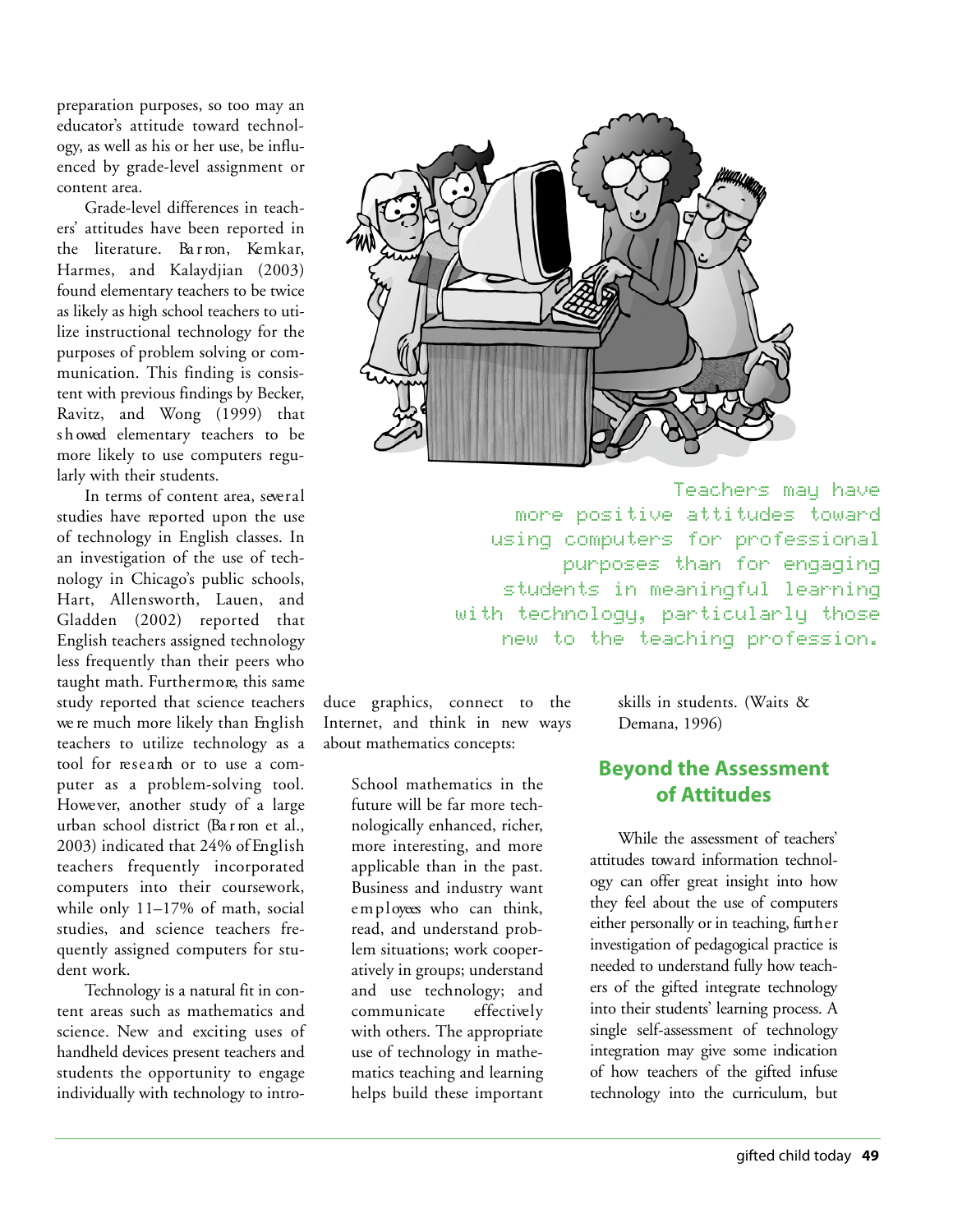data from multiple sources will give a more accurate picture. These data might include student products, student interviews, teacher interviews, and observations of teachers and students engaging with technology in the classroom. Such an undertaking would no doubt be time-consuming, but well worth the effort because it would provide a greater understanding of the practices of teachers of the gifted and provide a starting point for addressing the staff-development needs and appropriate follow-up opportunities for these training sessions.

Many leaders in technology have emerged over the last several years, p a rticularly organizations that have c reated technology standards and publications for teachers and students (International Society for Technology in Education [ISTE], 1998a, 1998b), conducted research related to technology and learning (North Central Regional Education Laboratory [NCREL], 1997; Texas Center for Educational Technology [TECT], 2003), considered technology infusion issues (State Educational Technology Di rectors Association [SETDA], 2003), and provided access to instruments for evaluating technology use and attitudes (ISTE; NCREL; SETDA; South Central Regional Technology in Education Consortium  $[SCRTEC]$ , 2004). The products, in struments, and research produced by these organizations offer useful ideas and resources that may offer guidance to the field of gifted education in addressing technology integration among teachers of the gifted.

## **Addressing Attitudes Toward Technology in Schools**

Coordinators of gifted programs, administrators, and other lead per-

#### Readings in Action Research in Schools

- Burbank, M. D., & Kauchak, D. (2003). An alternative model for professional development: In vestigations into effective collaboration. *Teaching and Teacher Education, 19*, 499–514.
- Calhoun, E. (2002). Action research for school improvement. *Educational Leadership, 59*(6), 18–24.
- Keith, A. (2001). Action research brings results. *Science and Children, 39*(3), 32–35.
- Phillips, J. (2003). Powerful learning: Creating learning communities in urban school reform. *Journal of Curriculum and Supervision, 18*, 240–258.
- Palombo, M. (2003). A network that puts the net to work. *Journal of Staff Development, 24*, 24–28.
- Pedretti, E. (1996). Learning about science, technology, and society (STS) th rough an action research project: Co-constructing an issues-based model for STS education. *School Science and Mathematics, 96,* 4 3 2 – 4 4 0 .
- Senese, J. (2002). Energize with action research. *Journal of Staff Development, 23*, 39–41.

sonnel are charged with addressing the attitudes and practices of teachers, many of whom are struggling with the effective, purposeful integration of technology into the curriculum. Facilitating a change in attitude is an ambitious goal, as many of the attitudes held by practitioners have been developed over many years, perhaps even lifetimes. However, it is evident from the research that staff-development workshops that are brief, lacking in follow-up or coaching, and "intellectually superficial, disconnected from deep issues of curriculum and learning, fragmented, and noncumulative" (Ball & Cohen, 1999, cited in Phillips, 2003, p. 241) do not result in significant changes in teacher attitude or practice (Hord, 1997; Joyce & Sh owers, 1982; Spillane, 2000).

To facilitate change in attitudes effectively, professional development for teachers must be transformed to provide long-term, teacher-driven investigations that are framed within the school culture, supported by district leaders (Louis & Kruse, 1995), and rich in resources (McLaughlin & Talbert, 1993). A new paradigm of professional development, especially for technology, must be embraced. The action research model of individual professional development may be helpful in assisting educators in their attitudinal growth and understanding of how to incorporate new technologies into the curriculum (Calhoun, 1994; Palombo, 2003; Phillips, 2003). This professional development model encourages the formation of learning communities within schools. The learning communities, or teams, determine areas on which to focus (Darling-Hammond, 1996), perhaps inviting consultants to share expertise in the area of targeted growth. Teams design collaborative investigations of selected areas to include regular meetings of participants, discussion of ideas, reactions, findings, reflections, relationship to student performance, and issues of transferring theories to everyday practice. Ultimately, "to create inquiry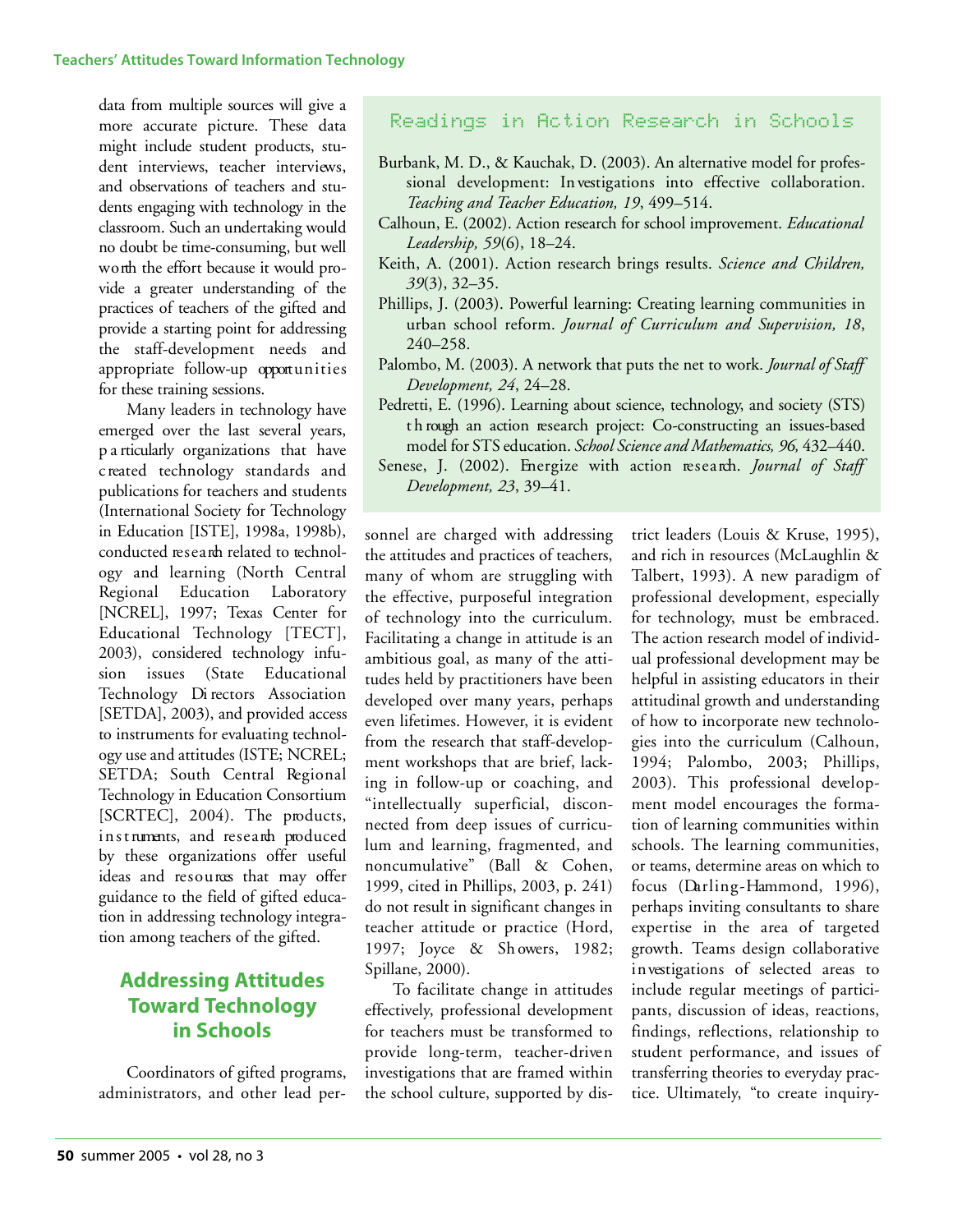based environments for their students, teachers themselves need experience with learning in inquiry-based environments. Only then can they internalize its aims and transform the ways in which they teach their students" (Grant, 1996, Beyond the Prevalent Training Paradigm section, para. 7).

An example of a learning community focused on infusing information technology into the curriculum may be composed of a small study g roup of four to six teachers within a school or school district. The teachers would identify regular meeting times, preferably once or twice per week, to convene; identify a plan of action for self/group study; discuss self-selected readings, reflections, and implementation of ideas; and identify other means of professional g rowth for the purposes of the study group, such as bringing in consultants or workshops at local colleges and universities. This group would meet regularly for a minimum of one school year, reviewing their initial goals and redirecting efforts as needed based upon individual needs and student performance.

The learning community established to investigate K–12 applications of technology may select from many avenues of self-study, including teachers' understandings of how technology fits within their understanding of active learning; how it may impact motivation, retention, and achievement; how the field of gifted education conceptualizes technology as a tool for learning; appropriate applications of technology for gifted education; how specific technological applications can be aligned with the strategies for achieving learning objectives for content areas; how to extend the current knowledge base of technologically proficient gifted

learners; and a host of other literature-based investigations to inform the educators.

Following the identification of the targeted area of study, the group may conduct reviews of appropriate literature, which can serve as the focal point for subsequent readings and discussions. Educators should approach this study from a critical analysis perspective, noting similarities, differences, and gaps in the recent publications (last 5–7 years), as well as deducing the implications for practice from the literature. Following this information and discussion step, educators may then seek support from the district's technology team for guidance in acquiring specific technology skills, use of various tools in the classroom, and organizing investigations or action research, either as individuals or as small groups according to grade level, content area, or shared interest. During and following the action research step, educators are encouraged to continue to meet regularly to reflect upon the process together, bouncing ideas off each other and providing support, feedback, questions, and encouragement to each other as they consider the implications of their findings and how the process has impacted their understanding of teaching and learning.

#### **Taking Action**

Russel et al. (2003) recommend that teachers receive opportunities "to see and experience the positive effects of technology on teaching and learning . . . [by] exposing teachers to examples of technology integrated into the curriculum and classroom" (p. 308). Training is needed on how to use specific technology, such as Webquests, PowerPoint presenta-

tions, scanners, digital cameras, and handheld devices, but as important in the training of how to use the specific technologies is professional development that models "how these products can be used to support instructional objectives," (Russel et al., p. 308). Specific to teachers of the gifted, consideration of the unique curricular needs of gifted students and how technology can be utilized to meet these needs is warranted. Furthermore, an action plan for how teachers may begin to consider the multiple content-area standards, precepts of gifted education, and how to infuse technology into teaching and learning is needed.

Data-collection efforts focused upon the effectiveness of these steps and the impact on the learning, achievement, and motivation of gifted students should be undertaken, and the results should be used to reshape the initial action plan and design appropriate professional development for teachers of the gifted. Through these efforts to gain a better understanding of the attitudes and practices of teachers of the gifted and the effects of using information technology in the teaching/learning process, gifted students are one step closer to realizing the educational goal of being well prepared for the demands of the 21st century. GCT

#### **References**

- Albion, P. R., & Ertmer, P.A. (2002). Be yond the foundations: The role of vision and belief in teachers' preparation for integration of technology. TechTrends, 46(5), 34–38.
- Archambault, F. A., Jr., Westberg, K. L., Brown, S. W., Hallmark, B. W., Emmons, C. L., & Zhang, W. (1993). Regular classroom practices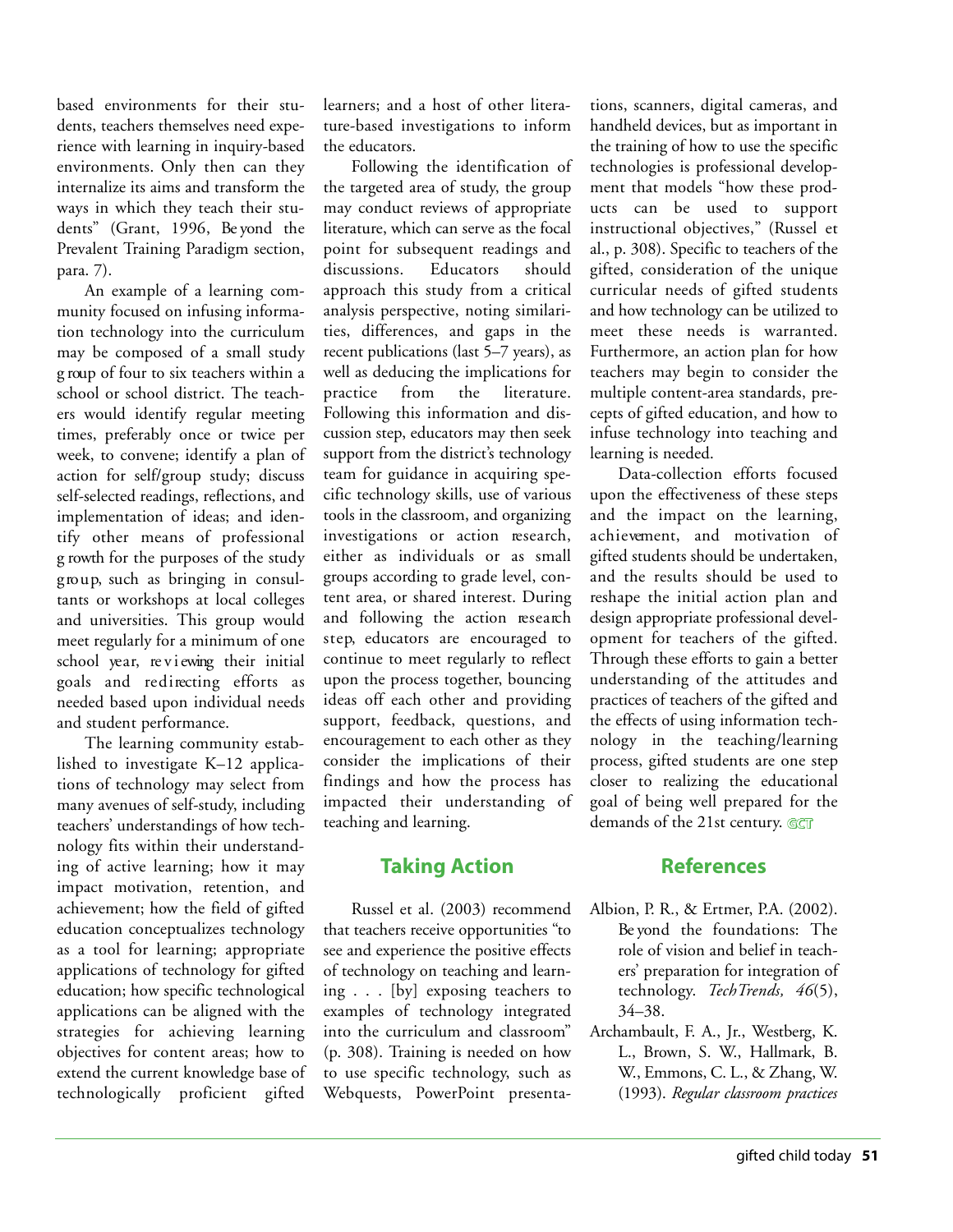*with gifted students: Results of a national survey of classroom teachers* (Research Monograph 93102). Storrs: National Research Center on the Gifted and Talented, University of Connecticut.

- Ball, D. L., & Cohen, D. K. (1999). Developing practice, developing practitioners: Toward a practicebased theory of professional development. In L. Darling-Hammond & G. Sikes (Eds.), *Teaching as the l e a rning profession: Handbook of policy and practice* (pp. 3–32). San Francisco: Jossey-Bass.
- Bandura, A. (1997). *Self-efficacy: The exercise of control.* New York: Freeman.
- Barron, A., Kemker, K., Harmes, C., & Kalaydjian, K. (2003). Largescale research study on technology in K–12 schools: Technology integration as it relates to the National Technology Standards. *Journal of Research on Technology in Education, 35*, 489–507.
- Becker, H. J. (1994). How exemplary computer-using teachers differ from other teachers: Implications for realizing the potential of computers in schools. *Journal of Re s e a rch on Computing in Education, 26*, 291–321.
- Becker, H. J. (1999*). Internet use by teachers: Conditions of professional use and teacher-directed student* use. (Teaching, Learning, and Computing: 1998 National Survey. Report #1). (ERIC Document Reproduction Service No. 429564)
- Becker, H. J. (2001, April). *How are teachers using computers in instruction?* Paper presented at the annual meeting of the American Educational Research Association, Seattle, WA.
- Becker, H. J., Ravitz, J. L., & Wong, Y. T. (1999). *Teacher and teacher-*

*directed student use of computers and software.* Irvine, CA: Center for Research and Information Technology and Oganizations, University of California, Irvine & University of Minnesota.

- Belcastro, F. (2002). Electronic technology and its use with rural gifted students. Roeper Review, *25*, 14–16.
- Bishop, W. E.  $(1968, \text{January})$ . Successful teachers of the gifted. *Exceptional Children,* 317–325.
- Calhoun, E. (1994). *How to use action re s e a rch in the self-renewing school*. Alexandria, VA: Association for Supervision and Gurriculum De velopment.
- Chu, J. L. (2000). Assessment of the integration of technology into the curriculum by middle and high school teachers. *Dissertation Ab s t racts In t e rnational, 61*( 0 8 ) , 3130A. (UMI No. 9963692)
- Clark, K. D. (2000). Urban middle school teachers' use of instructional technology. *Journal of Re s e a rch on Computing in Education, 33*, 178–193.
- Darling-Hammond, L. (1996). The quiet re volution: Rethinking teacher development. **Educational** *L e a d e r s h i p , 5 3*(6), 4–10.
- Dede, C. (Ed.). (1998). *L e a rning with t e c h n o l o gy: The 1998 ASCD Ye a r b o o k .* Alexandria, VA: ASCD.
- Dexter, S. L., Anderson, R. E., & Becker, H. J. (1999). Teachers' views of computers as catalysts for changes in their teaching practice. *Journal of Research on Computing in Education, 31*, 221–238.
- Dirksen, D., & Tharp, D. (2000). *Goals* 2000: Initial evaluation. *Moving beyond the cro s s ro a d s : Teachers as agents for change*. (ERIC Document Reproduction Service No. 444453)
- Dove, M., & Zitkovitch, M. (2003). Technology driven group investigations for gifted elementary students. *Information Technology in Childhood Education Annual*, 223–41.
- Ertmer, P. A., Gopalakrishnan, S., & Ross, E. M. (2001). Technologyusing teachers: Comparing perceptions of exemplary technology use to best practice [Electronic version]. *Journal of Research on Technology Education, 33*(5).
- Grabe, M., & Grabe, C. (1996). Integrating technology for meaning*ful learning*. Boston: Houghton Mifflin.
- Grant, C. M. (1996). *Professional development in a technological age: New definitions, old challenges, new resources*. Retrieved May 11, 2005, from http://ra.terc.edu/ publications/TERC\_pubs/tech $infusion/prof\_dev/prof\_dev$ frame.html
- Ha rt, H. M., Allensworth, E., Lauen, D. L., & Gladden, R. M. (2002). *Educational technology: Ava i l a b i l i t y and use in Chicago's public schools.* Chicago: Consortium on Chicago School Research.
- Hi rumi, A. (2002). Student-centered, technology-rich learning enviro nments (SCenTRLE): Operationalizing constructivist approaches to teaching and learning. *Journal of Te c h n o l o gy and Teacher Ed u c a tion, 10*, 497–537.
- Hord, S. (1997). *Professional learning communities: Communities of continuous inquiry and improvement*. Austin, TX: Southwest Educational Development Laboratory. Retrieved May 11, 2005, from http://www.sedl.org/pubs/chang e34/plc-cha34.pdf
- International Society for Technology in Education (ISTE). (1998a).  $Technology$  foundation standards